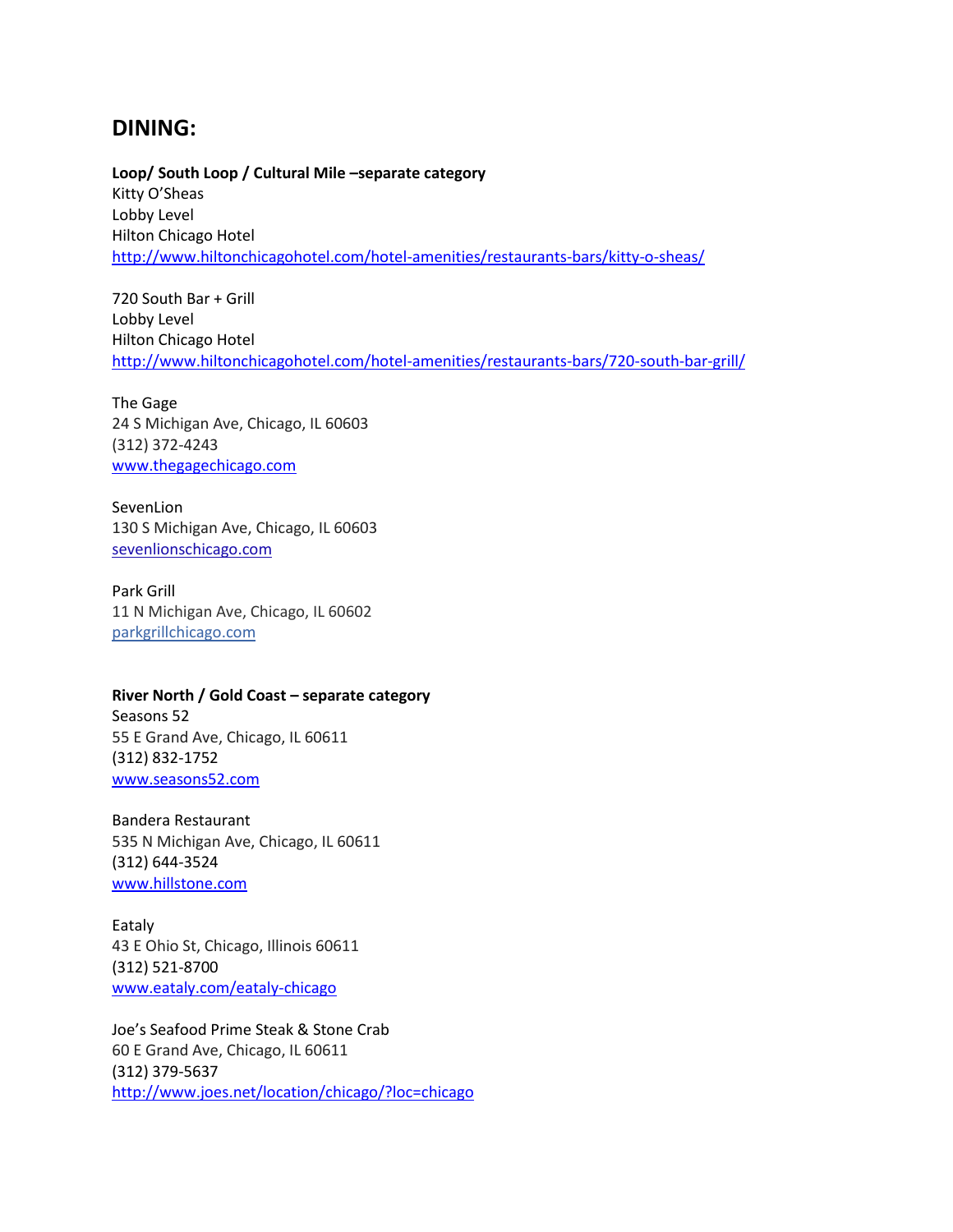Frontera Grill 445 N Clark St, Chicago, IL 60654 (312) 661 -1434 <http://www.rickbayless.com/restaurants/grill.html>

Shaw's Crab House 21 E Hubbard St, Chicago, Illinois 60611 (312) 527-2722 [www.shawscrabhouse.com](http://www.shawscrabhouse.com/)

The Purple Pig Chicago 500 N Michigan Ave, Chicago, IL 60611 (312) 464-1744 [www.thepurplepig.com](http://www.thepurplepig.com/)

The Boarding House 720 N Wells St, Chicago, IL 60654 (312) 280-0720 [www.boardinghousechicago.com](http://www.boardinghousechicago.com/)

Siena Tavern 51 W Kinzie St, Chicago, IL 60654 (312) 595-1322 [www.sienatavern.com](http://www.sienatavern.com/)

Mercadito 108 W Kinzie St, Chicago, IL 60654 (312) 329-9555 [www.mercaditorestaurants.com](http://www.mercaditorestaurants.com/)

Sunda 110 W Illinois St, Chicago, IL 60654 (312) 644-0500 [www.sundachicago.com](http://www.sundachicago.com/)

Gibsons Bar & Steakhouse 1028 N Rush St, Chicago, IL 60611 (312) 266-8999 [www.gibsonsteakhouse.com](http://www.gibsonsteakhouse.com/)

Hugo Frog Bar 1024 N Rush St, Chicago, IL 60611 (312) 640-0999 [www.hugosfrogbar.com](http://www.hugosfrogbar.com/)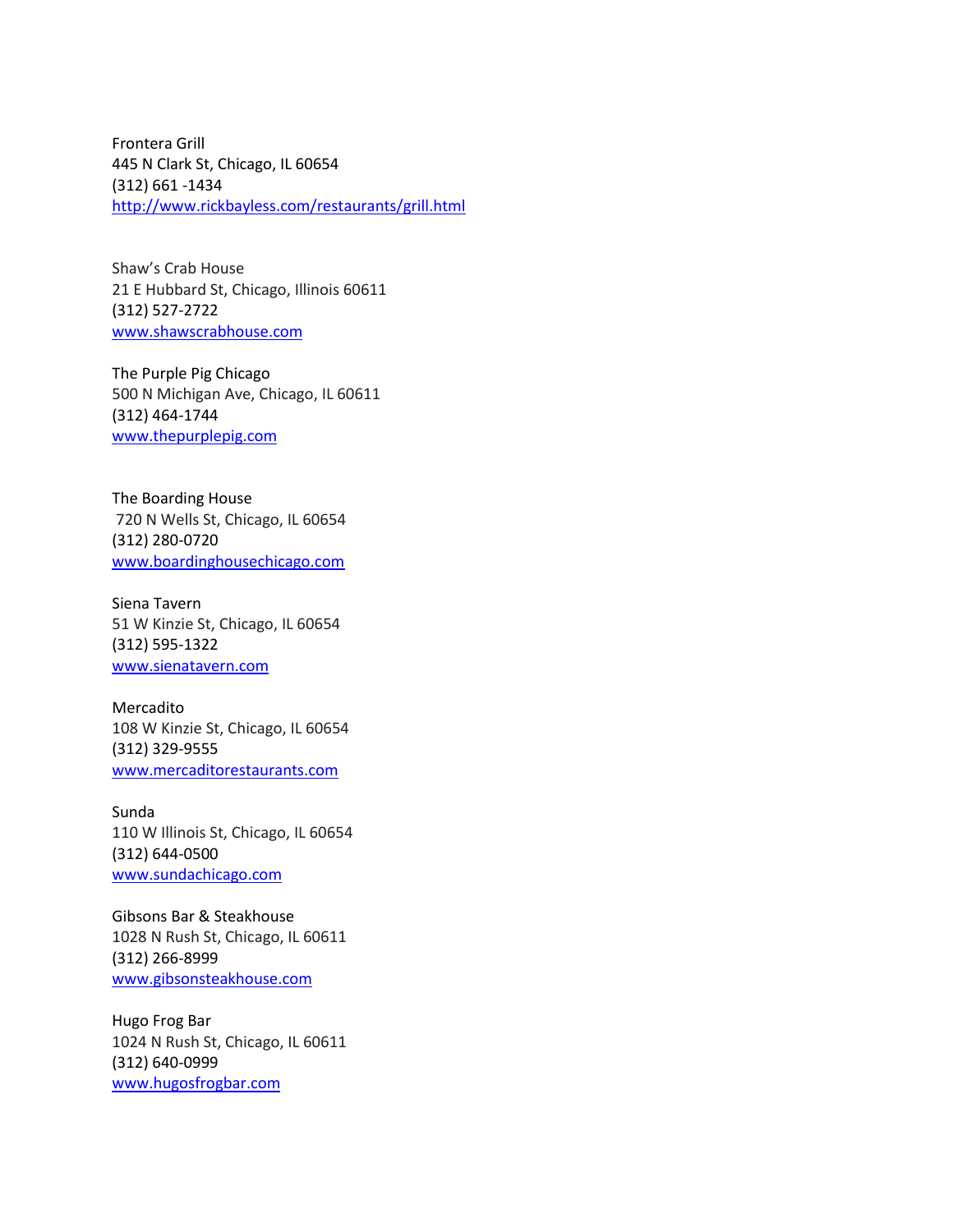Union Sushi + Barbeque Bar 230 W Erie St, Chicago, IL 60654 (312) 662-4888 [www.eatatunion.com](http://www.eatatunion.com/)

**West Loop – separate category** Au Cheval 800 W Randolph St, Chicago, IL 60607 (312) 929-4580 [www.auchevalchicago.com](http://www.auchevalchicago.com/)

Girl & The Goat 809 W Randolph St, Chicago, IL 60607 (312) 492-6262 [www.girlandthegoat.com](http://www.girlandthegoat.com/)

Blackbird 619 W Randolph St, Chicago, IL 60661 (312) 715-0708 [www.blackbirdrestaurant.com](http://www.blackbirdrestaurant.com/)

Piccolo Sogno Restaurant. 464 N Halsted St #1, Chicago, IL 60642 (312) 421-0077 [www.piccolosognorestaurant.com/](http://www.piccolosognorestaurant.com/)

Maudes Liquor Bar 840 W Randolph St, Chicago, IL 60654 (312) 243-9712 [www.maudesliquorbar.com](http://www.maudesliquorbar.com/)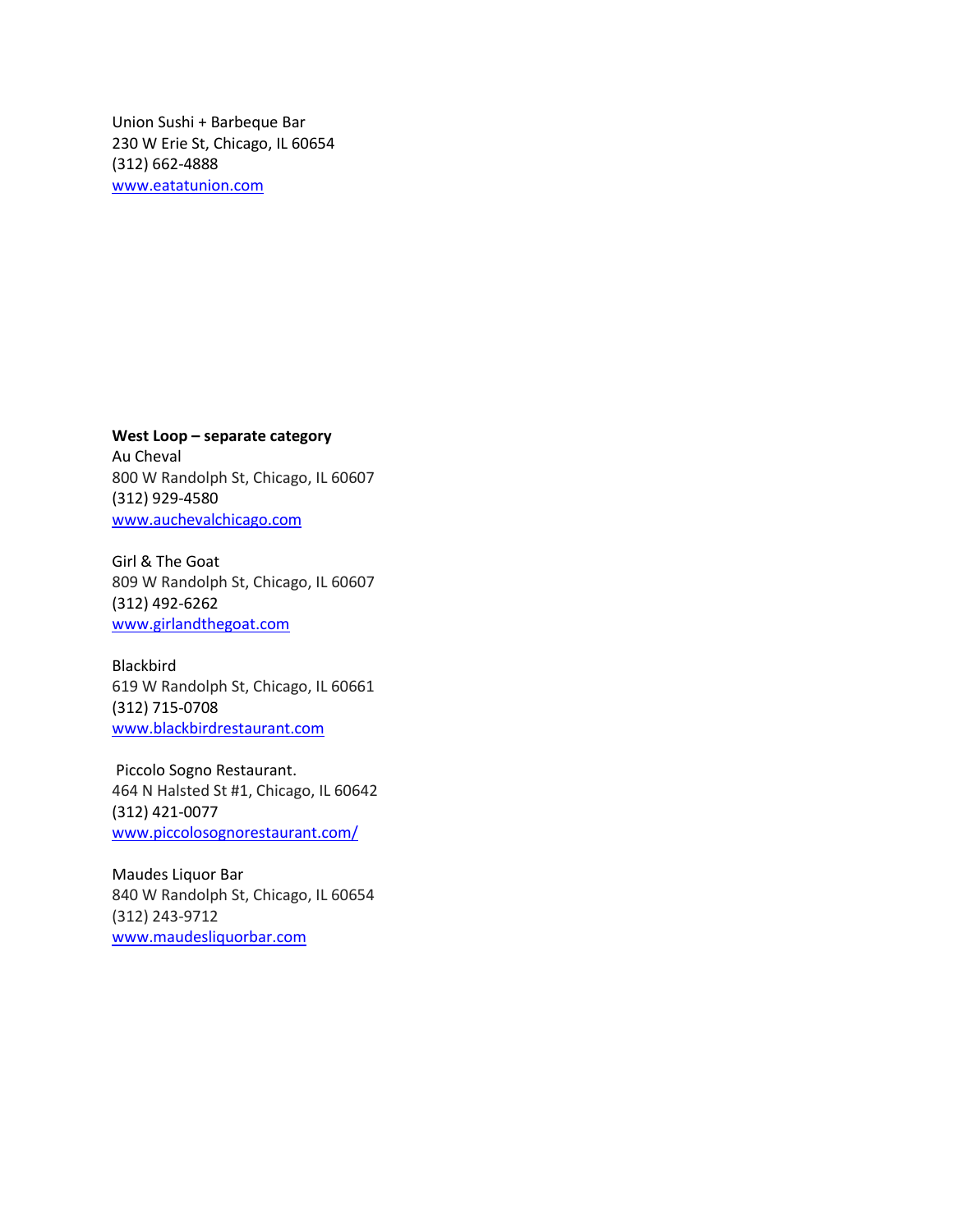Boka 1729 N Halsted St, Chicago, IL 60614 (312) 337-6070 [www.bokachicago.com](http://www.bokachicago.com/)

#### **FINE DINING**

Tru 676 N St Clair St, Chicago, IL 60611 (312) 202-0001 [www.trurestaurant.com](http://www.trurestaurant.com/) Next Restaurant 953 W Fulton Market, Chicago, IL 60607 (312) 226-0858 [www.nextrestaurant.com](http://www.nextrestaurant.com/)

Spiaggia Restaurant 980 N Michigan Ave, Chicago, IL 60611 (312) 280-2750 [www.spiaggiarestaurant.com](http://www.spiaggiarestaurant.com/)

Naha 500 North Clark St, Chicago, IL 60654 (312) 321-6242 [www.naha-chicago.com](http://www.naha-chicago.com/)

L20 1729 N Halsted St, Chicago, IL 60614 (312) 337-6070 [www.l20restaurant.com](http://www.l20restaurant.com/)

Schwa 1466 N Ashland Ave, Chicago, IL 60622 (773) 252-1466 [www.schwarestaurant.com](http://www.schwarestaurant.com/)

Everest 440 S LaSalle St, Chicago, IL 60605 [everestrestaurant.com](http://www.yelp.com/biz_redir?url=http%3A%2F%2Fwww.everestrestaurant.com%2F&src_bizid=xoS0iA36biZSXYE7y57D_g&cachebuster=1442340976&s=0356cc60e9d83900190167f64dca664d0493f37567c02fdc748ba9e1d30f5c2e)